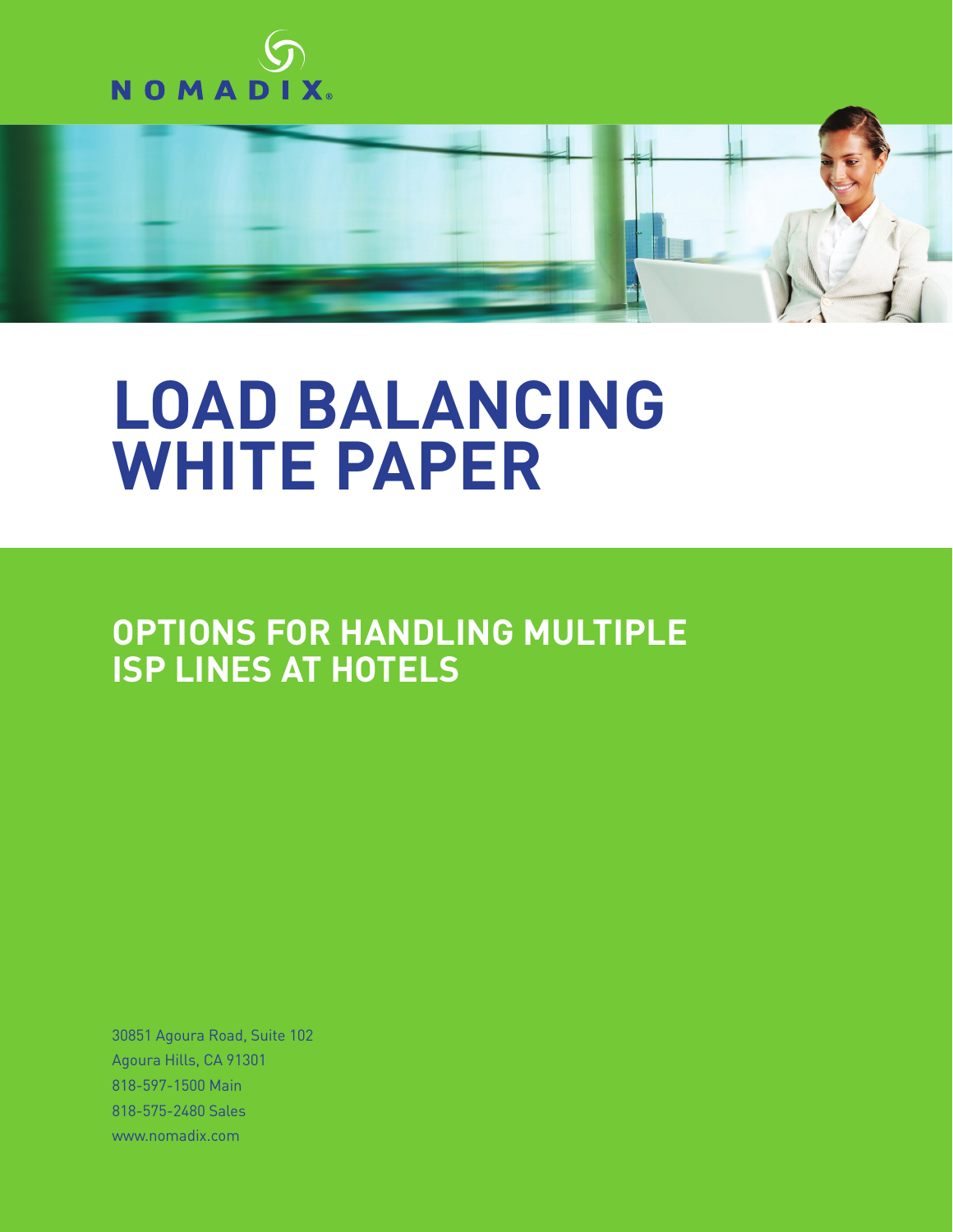

### **CONTENTS**

| 1 | <b>RELATED DOCUMENTS</b><br><b>GLOSSARY OF TERMS</b>   |                                                             |                |
|---|--------------------------------------------------------|-------------------------------------------------------------|----------------|
| 2 |                                                        |                                                             |                |
| 3 | <b>PURPOSE</b>                                         | 3                                                           |                |
| 4 | <b>BACKGROUND</b>                                      |                                                             |                |
|   | Definitions and Concepts<br>4.1                        |                                                             |                |
|   | 4.1.1                                                  | Load Balancing                                              | 4              |
|   | 4.1.2                                                  | Link Aggregation                                            | 4              |
|   | 4.1.3                                                  | <b>Channel Bonding</b>                                      | 4              |
|   | 4.1.4                                                  | Link Failover                                               | 4              |
|   | 4.1.5                                                  | <b>Combined Load Balancing and Link Failover</b>            | 4              |
|   | 4.1.6                                                  | <b>ISP Link Selection Criteria</b>                          | 4              |
|   | 4.1.7                                                  | User-Based ISP Selection versus Random ISP Selection        | $\mathbf 5$    |
|   | 4.1.8                                                  | Traffic-Type-Based ISP Selection                            | $\overline{5}$ |
|   | 4.1.9                                                  | Additional Concepts Regarding ISP Link Selection            | 5              |
|   | 4.1.10                                                 | Link-Availability Detection Method and Time                 | 6              |
|   | 4.1.11                                                 | <b>Traffic Balancing and Weighting</b>                      | 6              |
|   | 4.1.12                                                 | Load Rebalancing upon Link Recovery                         | 6              |
| 5 |                                                        | <b>HOTEL REQUIREMENTS AND TYPICAL USE CASES</b>             | 7              |
|   | 5.1<br>Examples of Typical Common Deployment Scenarios |                                                             |                |
|   | 5.1.1                                                  | Load Balancing Across Multiple Low-Speed Links              | $\,8\,$<br>8   |
|   | 5.1.2                                                  | Failover to Standby ISP Link                                | 9              |
|   | 5.1.3                                                  | Separate Guest HSIA and Admin ISP Links with Failover       |                |
|   |                                                        | Between Each ISP Link                                       | 9              |
|   | 5.1.4                                                  | Guest HSIA Failover Only, Moves to Admin Network            | 10             |
|   | 5.1.5                                                  | Sharing of Guest HSIA Network and Hotel Admin Network       |                |
|   |                                                        | Among Multiple ISP Links                                    | 10             |
|   | 5.1.6                                                  | Load Balancing with Users Connected to a Preferred ISP Link | 11             |
|   |                                                        |                                                             |                |
|   |                                                        |                                                             |                |

### **6 SUMMARY AND CONCLUSIONS** 12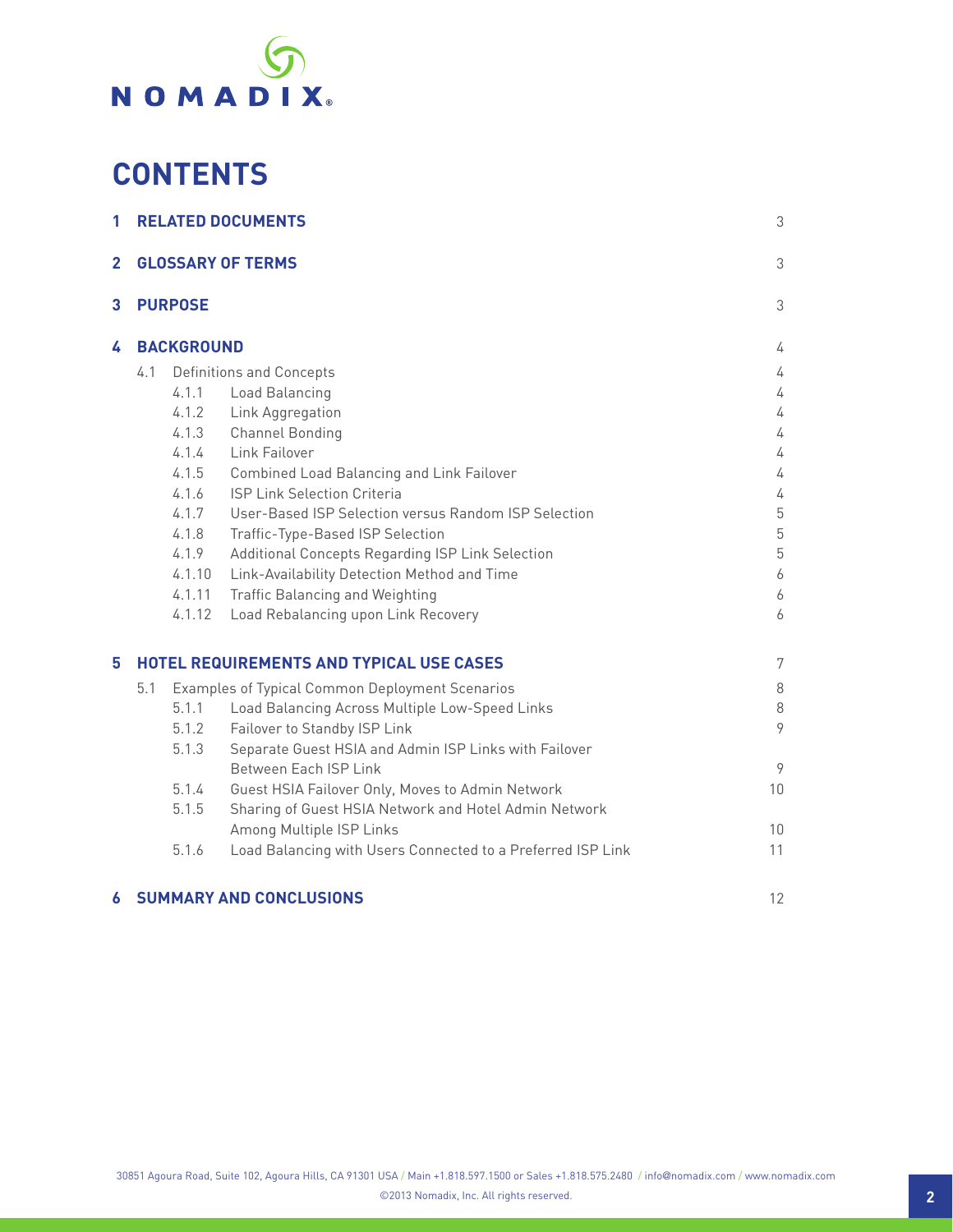

### **1. RELATED DOCUMENTS**

• Load Balancing Data Sheet

### **2. GLOSSARY OF TERMS**

The following table describes commonly used terms throughout the document.

| <b>TERM</b> | <b>DESCRIPTION</b>         |
|-------------|----------------------------|
| DSL         | Digital Subscriber Line    |
| <b>ISP</b>  | Internet Service Provider  |
| <b>HSIA</b> | High-Speed Internet Access |
| <b>WAN</b>  | Wide Area Network          |
| NSE         | Nomadix Service Engine     |

### **3. PURPOSE**

In this day and age, most hotels can grant their guests the ability to conveniently connect their laptops, smart phones, iPads and other mobile gadgets to high-speed Internet access (HSIA), allowing them to finish emergency work projects, check the scores during the big game or keep in touch with their loved ones. Because of the high-usage traffic, hotels usually opt to use multiple Internet service providers (ISPs) and/or wide area network (WAN) sources to keep the Internet speed fast and dependable—and their guests happy.

In order for this to occur seamlessly, the necessary use of ISP load balancing and/or failover features comes into play. There are several ways for hotels to implement these features, and this document will describe the advantages of each specific option to best suit the needs of an establishment.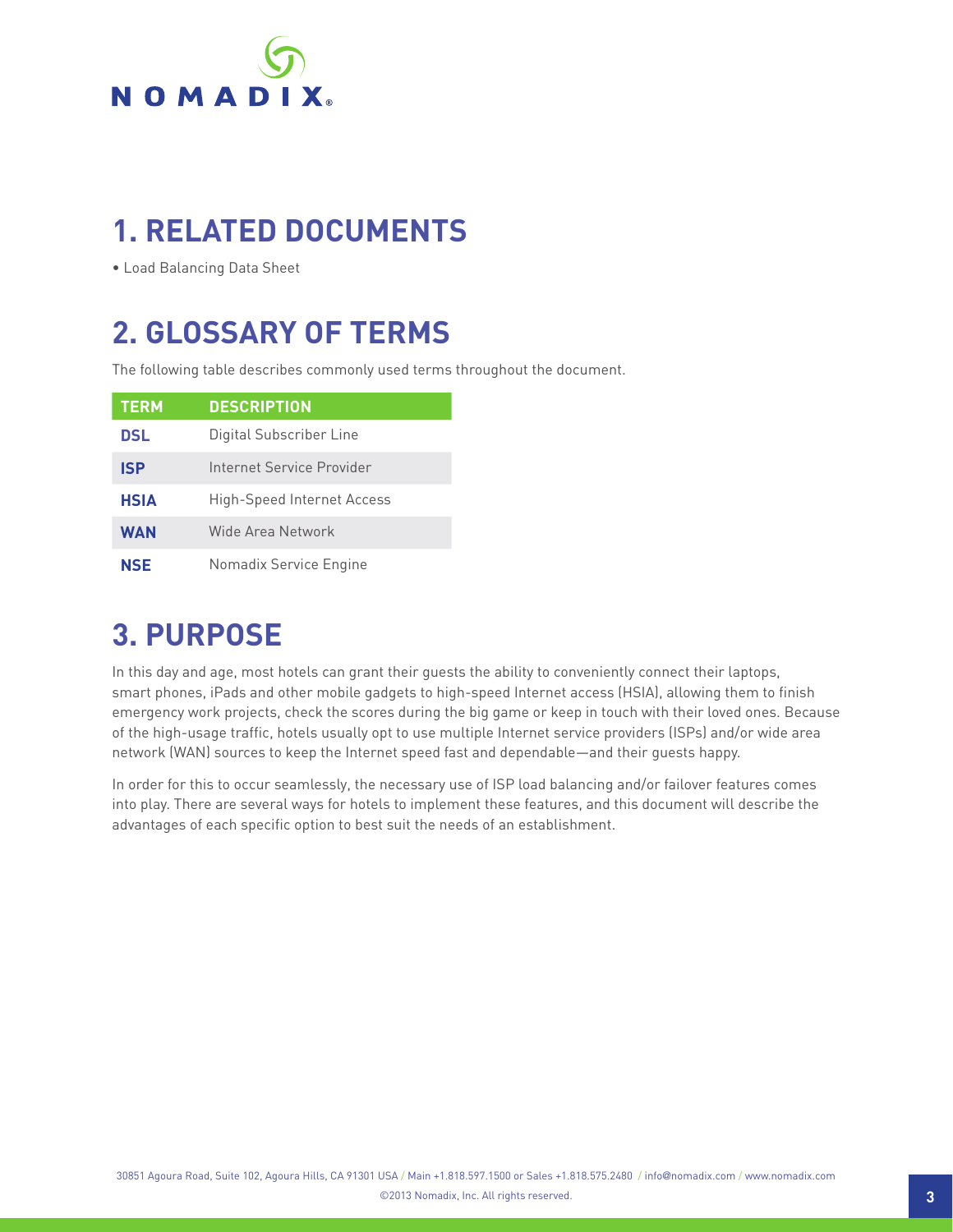## **NOMADIX**

### **4. BACKGROUND**

### **4.1 DEFINITIONS AND CONCEPTS**

### **4.1.1 Load Balancing**

The Nomadix service engine (NSE) supports load balancing, which is the process of assigning all HSIA-using guests to any of multiple ISP connections. It's up to the hotel to decide which guests will use which connection, as well as what each connection will allow the users to do.

### **4.1.2 Link Aggregation**

NSE also supports link aggregation, which is the process of channeling all of the different ISP connections to a specific appliance, where all of the users share the resulting bandwidth. This means that each user's access is only as fast as the ISP connection currently in use. For example, a hotel will aggregate five 1.5Mbps (or 1.5 megabits per second) digital subscriber line (DSL) connections together. This means the user community divides the total 7.5Mbps among themselves equally—with each single user receiving a 1.5Mbps maximum speed. Hotels oftentimes achieve the same result with link aggregation as they do with load balancing.

### **4.1.3 Channel Bonding**

Channel bonding occurs when a hotel installs a router that combines several low-speed circuits together to create a single high-speed link. This option was popular among hotels in the past, when telephone circuits like T1 or E1 lines were the only options available for making HSIA available to guests. Where this option is still used, the circuits must be integrated with a switch owned by the ISP. Although some appliances still support this process, NSE does not.

### **4.1.4 Link Failover**

Link failover (or ISP redundancy) means providing a second/additional ISP link to serve as a backup in case the primary ISP link fails. In this case, all user traffic is rerouted to the backup link until the primary link becomes available again. This option ensures that ISP/WAN links don't fail at the same time. All appliances with loadbalancing capabilities, including NSE and NITO, support link failover.

### **4.1.5 Combined Load Balancing and Link Failover**

The process of combined load balancing and link failover has been described as the best of both worlds. If several ISP links are in use and some of them fail, all user traffic is automatically rerouted to the links that are still working. When the failed links become available, new connections route to the recovered links until the link loads are balanced again. Most third-party load balancers, as well as NSE, support combined mode.

### **4.1.6 ISP Link Selection Criteria**

If a hotel decides to use a load-balancing option for their HSIA service, it must choose which ISP to select for outgoing traffic. This decision depends on the answers to two questions:

1. Should certain users be steered toward a particular ISP?

2. Should link selection be determined by particular user, website address or session-specific information?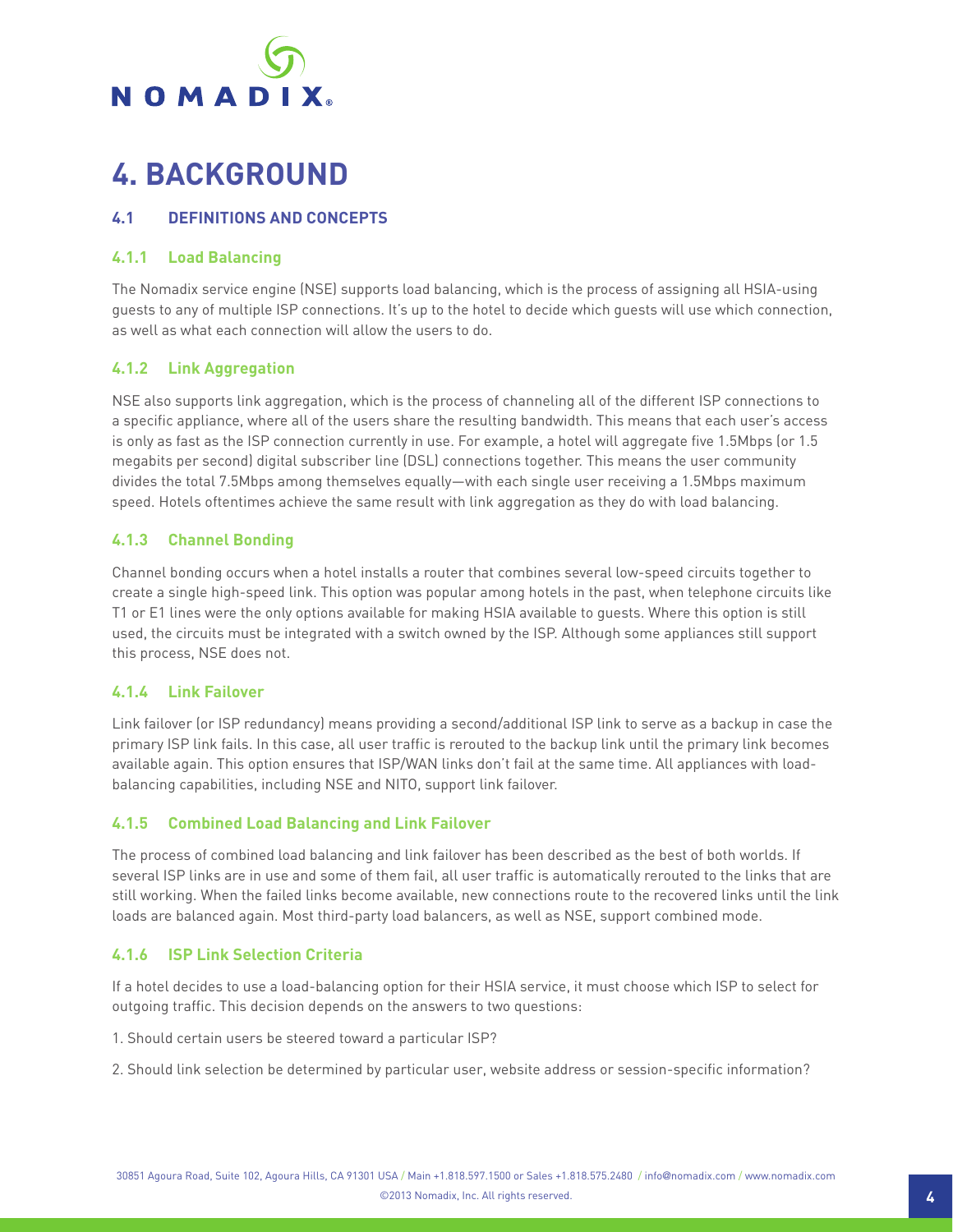

### **4.1.7 User-Based ISP Selection versus Random ISP Selection**

If the hotel chooses for certain users to be steered toward specific links, it will utilize user-based ISP selection. This means that the load balancing depends on each user's identity, like guest-room users or conference-room users. These two groups would use two separate ISP links.

The alternative is to use random ISP link selection, where the load balancer or NSE selects which ISP to use depending on the current load conditions. New traffic would route to the link with fewer users. NSE uses this route by default.

### **4.1.8 Traffic-Type-Based ISP Selection**

Traffic-Type-Based ISP selection occurs when the ISP link selection depends on the type of traffic rather than the identity of the user. Types of traffic are usually defined by Transmission Control Protocol (TCP) or User Datagram Protocol (UDP) port numbers. For example, all Hypertext Transfer Protocol, or HTTP (TCP port 80), subscribers use one link, and all other traffic types use another. Some third-party load balancers can support this option, but NSE does not.

### **4.1.9 Additional Concepts Regarding ISP Link Selection**

In order for a hotel to use a load-balancing solution for its HSIA, it must incorporate Network Address and Port Translation (NAPT) technology. When multiple subscribers use a hotel's HSIA, each user has a unique IP address. NAPT translates these unique addresses to one (or more) public IP addresses provided by the ISP. When multiple ISP links are available, the load balancer or ISP chooses which ISP link (and public IP address) to send converted users to. This depends on the desired load and current traffic conditions.

Every user traffic session (or source to destination IP address pair) needs its own individual NAPT session. There are three options for hotels to choose from when selecting an ISP link for each NAPT session:

1. NAPT sessions from the same source IP (user) always use the same ISP link.

2. NAPT sessions from the same source IP and to the same destination IP use the same ISP link.

3. NAPT sessions from the same source IP can use any ISP link.

If there are a lot of different source IP addresses, then, statistically, each option will load balance equally. When there are only a few IP addresses (which can happen when a gateway is connected to a third-party load balancer), option two or three will provide the most effective load-balancing scenarios.

However, options two and three can sometimes interrupt the normal operation of some applications, such as virtual private networks (VPNs) or specialty apps like video conferencing. This can occur because these apps use multiple TCP and/or UDP sessions that seem to originate from the same source address.

Most third-party load balancers are capable of executing any of these three options. NSE can distinguish between every source IP address, so it only uses option one.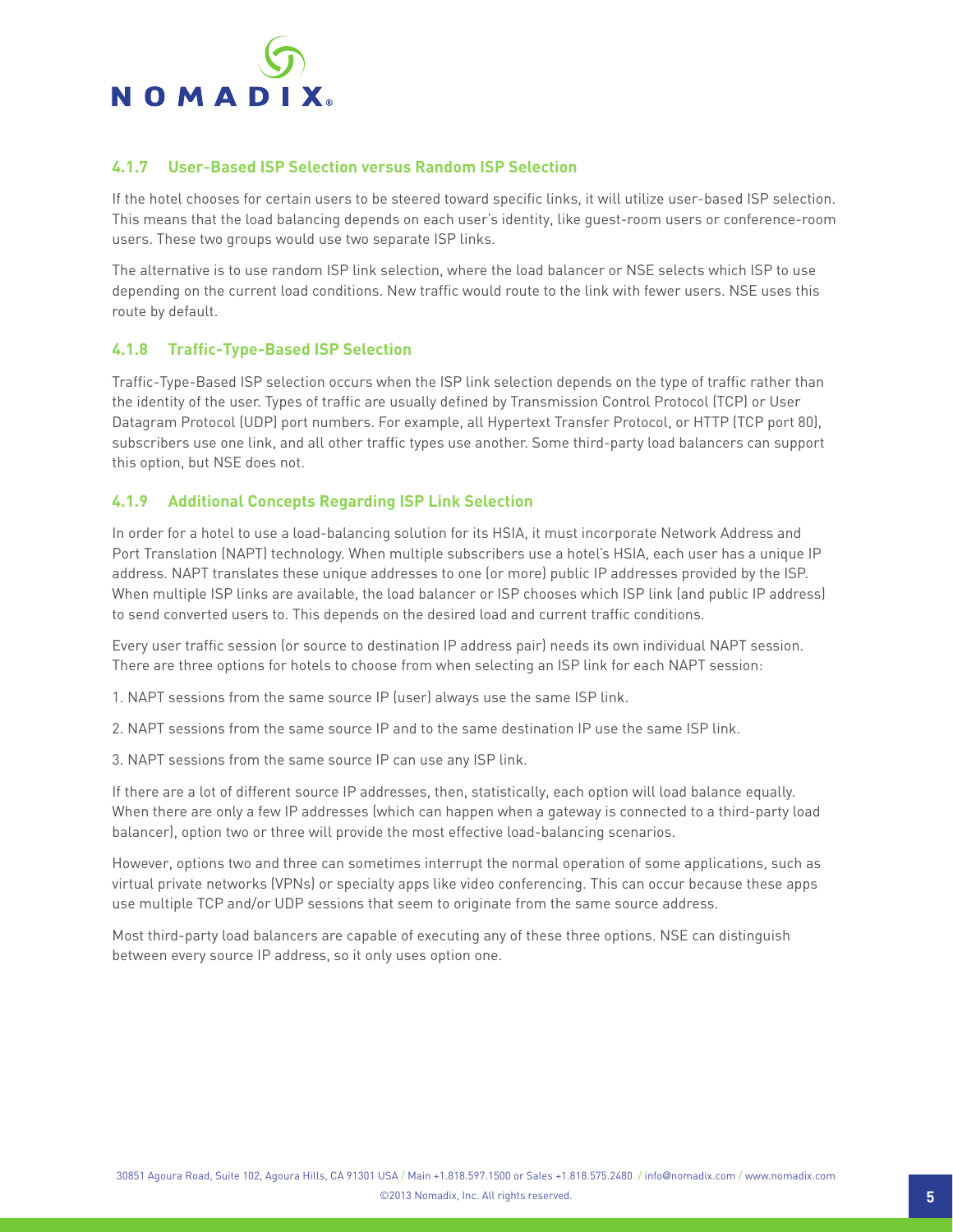

### **4.1.10 Link-Availability Detection Method and Time**

Whether hotels decide to use load balancing or failover, some form of ISP link availability monitoring is necessary. This can be executed in one of two ways:

- 1. Occasionally checking on link traffic by using HTTP or Internet Control Message Protocol (ICMP) ping requests.
- 2. Occasional Domain Name System (DNS) queries to the DNS servers provided by each ISP.

The time between each link test is usually set to 30-60 seconds. This time period also represents how long a user will remain connected to a failed ISP connection before getting rerouted to the backup link.

Most third-party load balancers provide only option one, but NSE can use either method. In general, option two is easier to configure, and it provides a more thorough link test (an ISP with a broken DNS will not work).

### **4.1.11 Traffic Balancing and Weighting**

Load balancers "weight" between links to maintain equal user traffic. NSE balances traffic by individual subscriber numbers, which are weighted according to the speed of the ISP connected to each port. For example, if an NSE has 100 active users and two 10Mbps links connected and available, then 50 users would weight to each link. If the ISP links were 10Mbps and 40Mbps, then 20 users would weight to the 10Mbps link and 80 users would weight to the 40Mbps link.

Some third-party load balancers provide more advanced balancing and weighting tools that are more complex to configure.

#### **4.1.12 Load Rebalancing Upon Link Recovery**

When the link-availability detection of load balancing and failover is well configured, users are quickly and effectively rerouted in ISP link-failure situations. When a failed ISP link recovers, there are three options for hotels to consider in order to achieve balance once again:

1. Do nothing—the normal coming and going of users will achieve the desired balance.

- 2. Execute a hard rebalancing of ISP links.
- 3. Execute a graceful rebalancing of ISP links.

Hotels can implement option one by letting the link loads balance naturally through time; they don't have to interfere in any way. With a relatively short idle timeout, a balance will be reached within a few hours.

Option two directs the load balancer to reassign users to different ISP links in order to achieve an immediate balance (this includes active TCP and UDP sessions, as well as VPN connections). Executing this option may break existing sections, because current NAPT sessions will be terminated when new external source IP addresses are created during this process. Most of the time, this interruption will not be noticed—it only lasts a few seconds.

An immediate rebalance is attempted with option three, but any active TCP or UDP sessions are left intact until they time out naturally. Until the sessions end, some users may experience Network Address Translation (NAT), where they are sent to different ISP links, and will acquire a new IP address.

NSE supports options one and two, and will be able to manage option three in the future.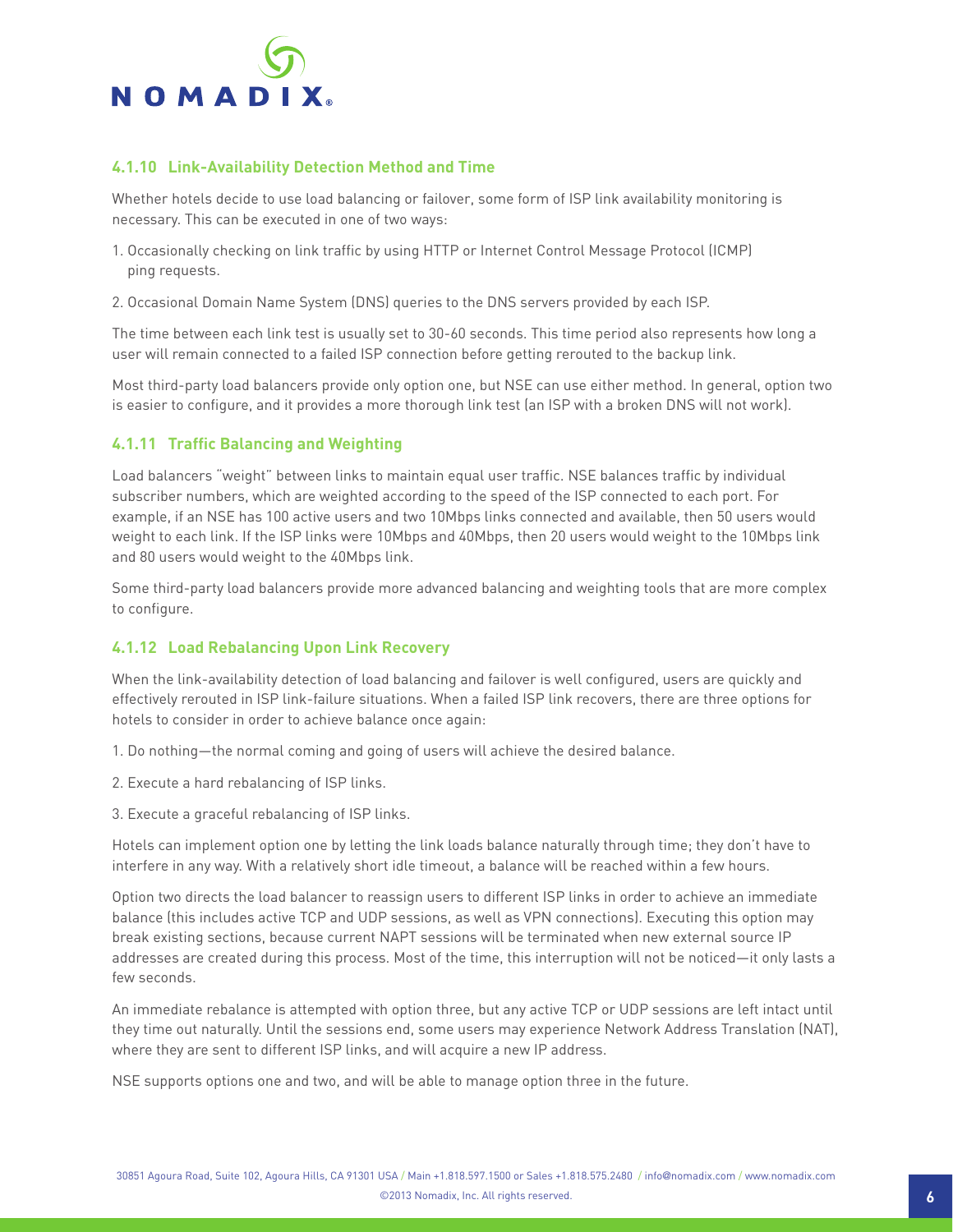

### **5. HOTEL REQUIREMENTS AND TYPICAL USE CASES**

Before hotels choose a load-balancing or failover solution, they must determine the requirements of their properties (individual and/or as part of a chain), such as local ISP conditions and costs. Questions to answer include:

- 1. Is load balancing required or just ISP failover?
- 2. Is aggregation of multiple low-speed links required?
- 3. How reliable are different local ISP services?
- 4. What are the relative costs of different ISP services?
- 5. Must guests and back-office users share ISP links?
- 6. Should certain users connect to a particular ISP?

### **1. Is Load Balancing Required or Just ISP Failover?**

Sometimes, just a backup failover option to connect to the primary ISP service if the main HSIA ISP fails. Hotels can use a pay-to-use wireless service through a 3G or 4G, or a low-cost, lower-tier service like through a cable modem. This reduced service would only activate if the main HSIA ISP fails.

On the other hand, hotels might want to use multiple ISP links under normal conditions. In this situation, a load-balancing service would be necessary.

NSE supports both of these options.

#### **2. Is Aggregation of Multiple Low-Speed Links Required?**

Suitable high-speed Internet services are occasionally unavailable or too expensive. In this case, hotels can aggregate, or combine, multiple lower-cost, lower-speed lines to create one high-speed line. The Nomadix AG2400 and AG5600 can aggregate services from up to three ISP links, and the AG5800 can handle up to five links.

#### **3. How Reliable are Different Local ISP Services?**

If a second link is much lower quality than the main ISP link, then it should only be used as a backup link in a failover situation. If the links are the same quality, then load balancing with failover should be used.

#### **4. What are the Relative Costs of Different ISP Services?**

If all links have a fixed monthly charge, hotels should ideally use them all in a load-balanced mode to make sure no costly links are sitting unused. If an ISP link has a relatively low monthly charge with high per-megabyte data-usage charges, then hotels should use these links only as backup links in failover mode.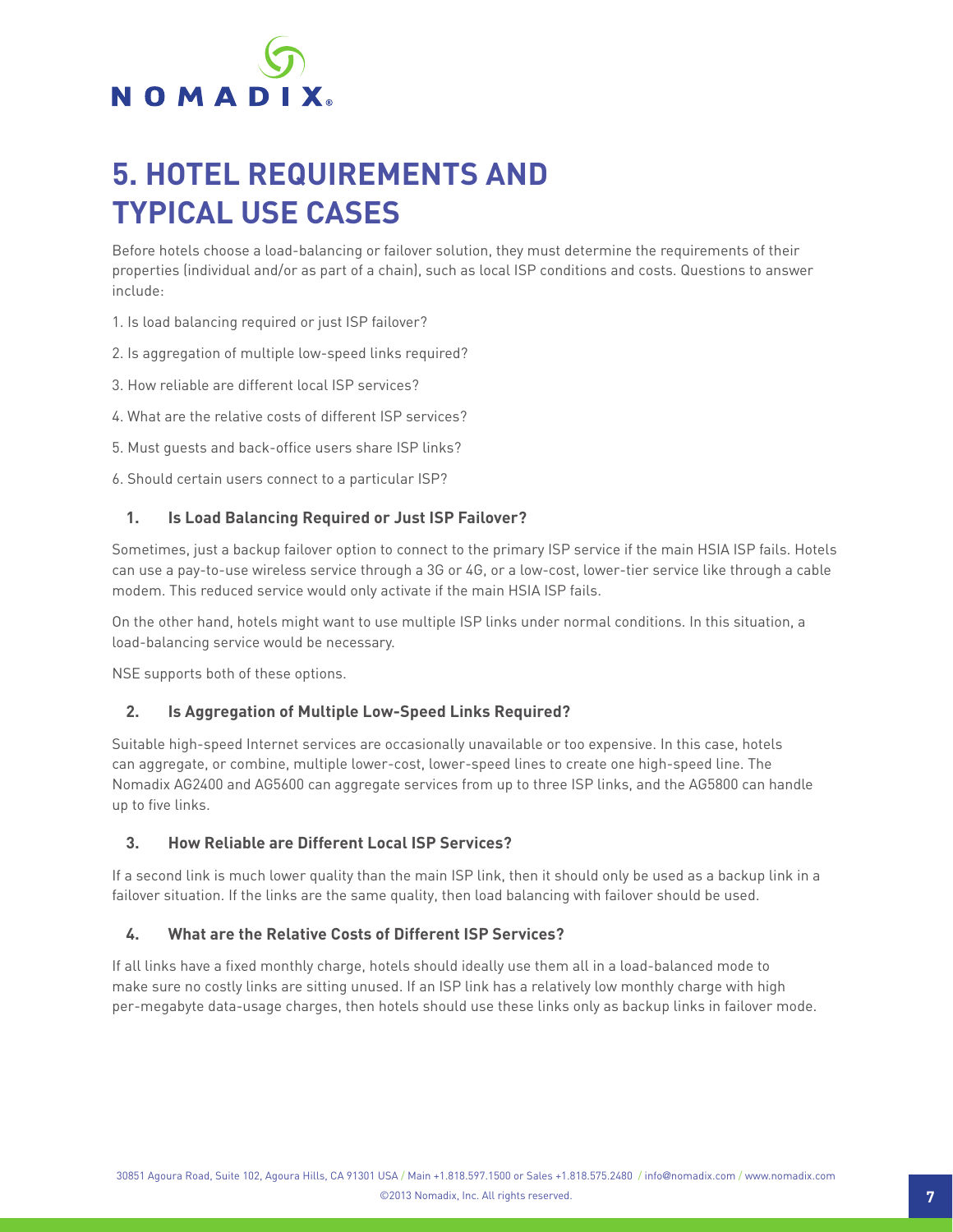

### **5. Must Guests and Back-Office Users Share ISP Links?**

It may be required for guests and back-office users to share ISP links, or enable each network to serve as a failover for the other. NSE can handle either scenario. See examples 5.1.3 and 5.1.4 below.

### **6. Should Certain Users Connect to a Particular ISP?**

Hotels may prefer to have certain users connect to particular ISP links. For example, paying users will connect to the more expensive, high-quality link, with non-paying users connecting to a lower-quality link. Hotels can still enable failover between the two links. This can be accomplished through use of a preferred WAN radius attribute, which can be accomplished through above gateway management systems.

### **5.1 EXAMPLES OF TYPICAL DEPLOYMENT SCENARIOS**

### **5.1.1 Load Balancing Across Multiple Low-Speed Links**

In this example, a hotel has access to only low-speed DLS-based ISP circuits. It wants to aggregate five of these links together to create one high-speed, high-quality link. NSE is configured with load balancing between all links.



#### 5 x ISP circuit to be shared equally among all subscribers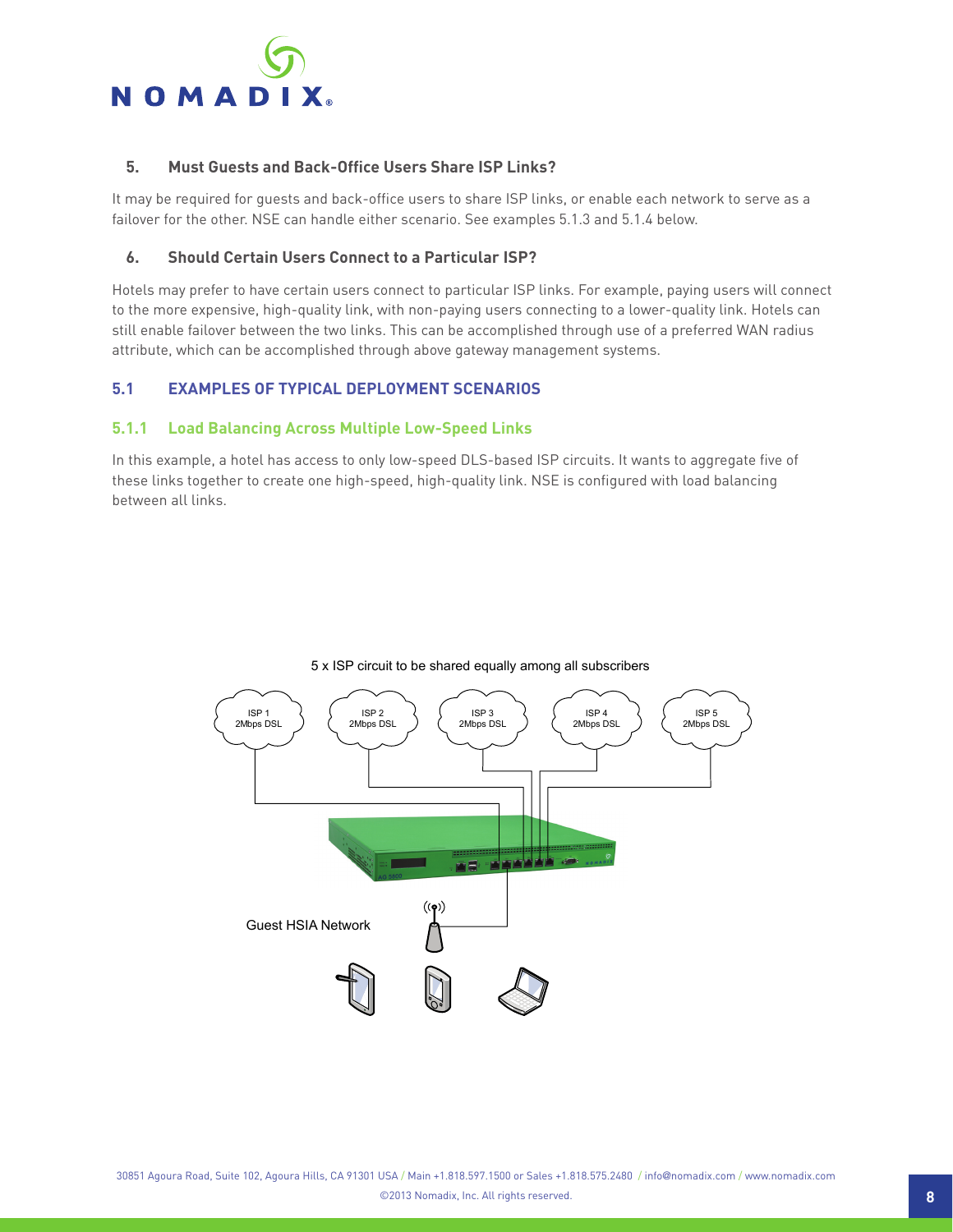

### **5.1.2 Failover to Standby ISP Link**

In this example, a hotel has a high-quality 100M Ethernet service. The hotel has a backup ISP service through a low-cost wireless provider that charges on a data-volume basis. Therefore, the hotel only wants to use this link for failover purposes if the primary ISP link is not available.

NSE is configured for failover only from the WAN to port Eth 2.

### **5.1.3 Separate Guest HSIA and Admin ISP Links**

#### **with Failover Between Each ISP Link**

In this example, the hotel has separate HSIA guest and hotel admin ISP circuits. Normally, guests will connect to the guest ISP, and the hotel admin users connect to the admin ISP. If either link fails, failover to the other will occur until the primary link is restored.

NSE is configured with load balancing and failover. Guests use ISP 1 as the preferred WAN, and the admin router uses ISP 2.



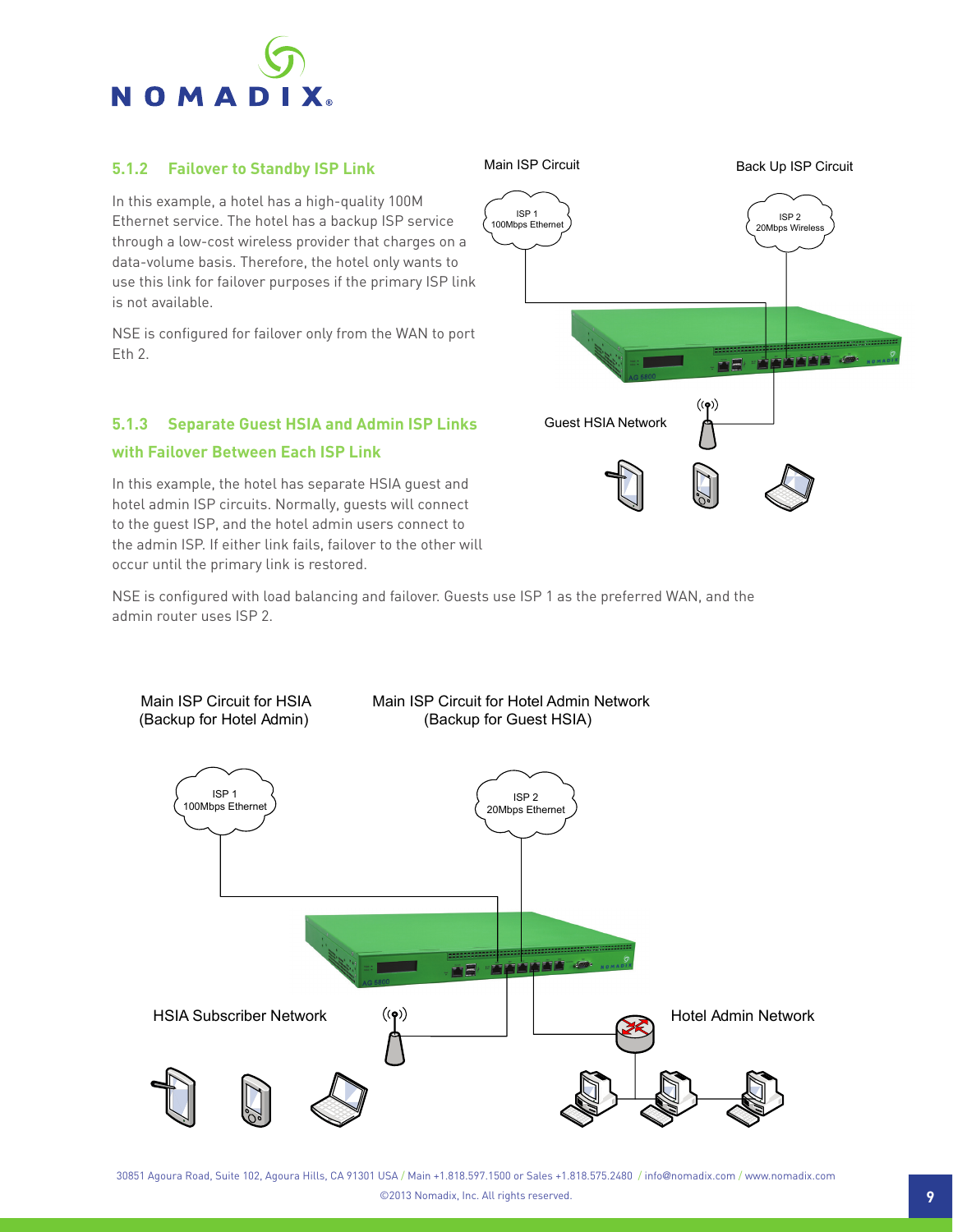

### **5.1.4 Guest HSIA Failover Only, Moves to Admin Network**

In this example, a hotel has separate ISP circuits for the guest HSIA network and the hotel admin network. If the guest HSIA ISP link fails, the admin network link is used in failover mode. However, if the admin link fails, there is no failover backup. ISP Circuit for Guest HSIA

NSE is configured with link failover between the WAN port and port Eth 2, which is connected to the hotel admin network router.



### **5.1.5 Sharing of Guest HSIA Network and Hotel Admin Network**

### **Among Multiple ISP Links**



ISP Circuit for Hotel Admin Network (Backup for Guest HSIA)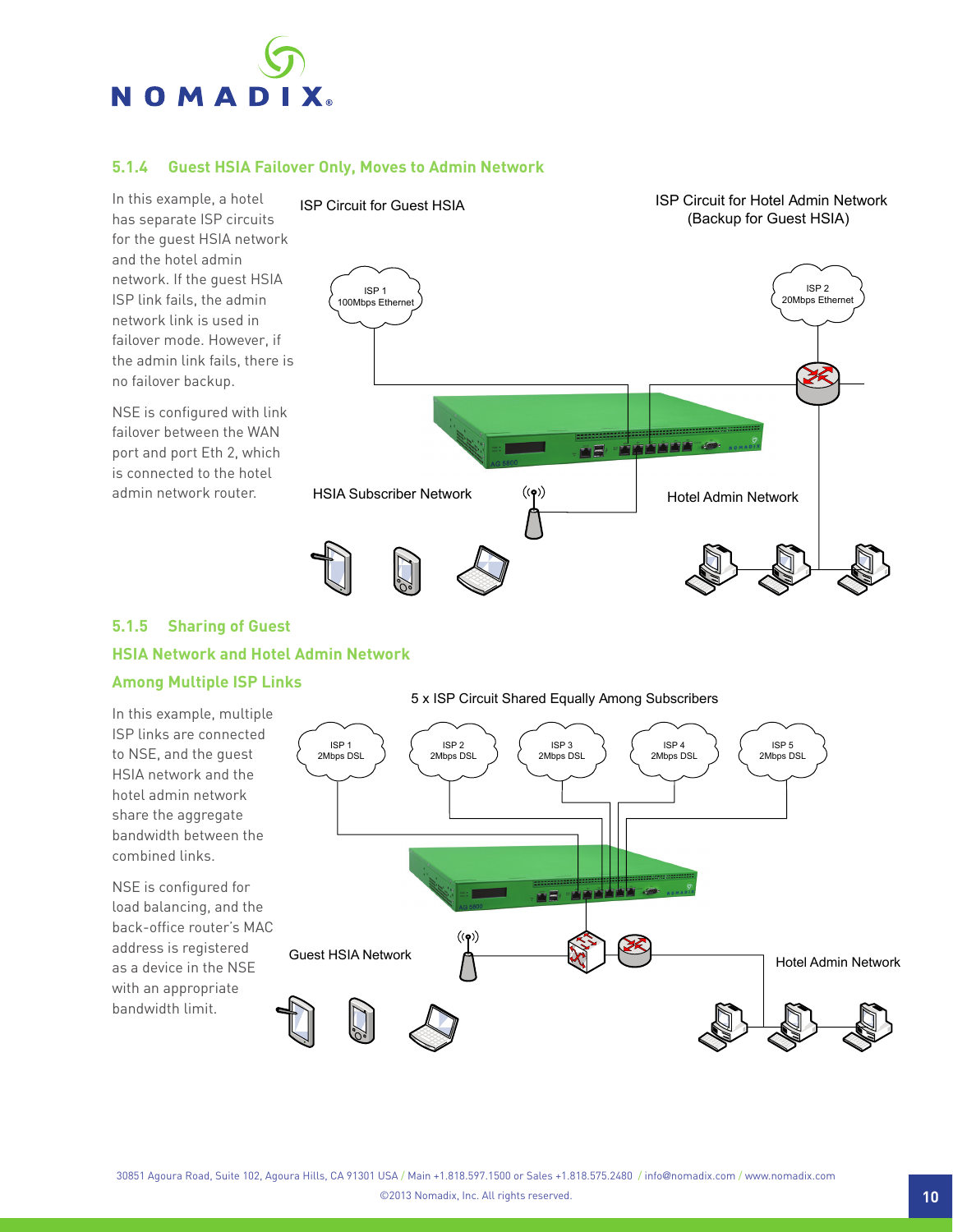

### **5.1.6 Load Balancing with Users Connected to a Preferred ISP Link**

In this example, the guest HSIA is distributed between two links at a hotel. One is a high-quality, high-cost business grade ISP circuit, and the other is a low-cost, lower-grade domestic service provided by the local cable TV operator. Under normal circumstances, the hotel wants non-paying guests to use the low-cost link, and those guests who pay for premium service will connect to the business grade link. If either link fails, it will failover to the other until the preferred link is available.

NSE is configured with load balancing.